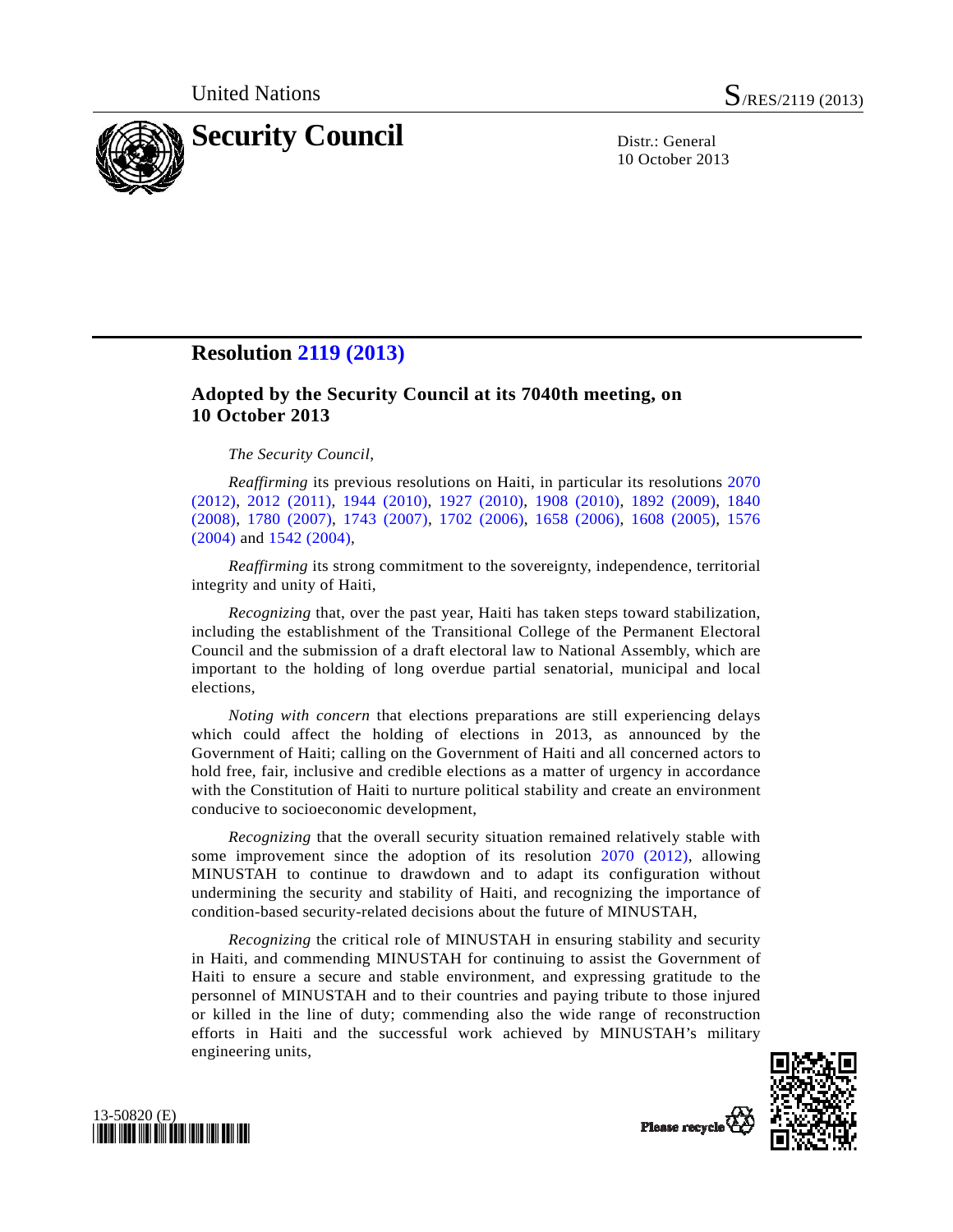*Underlining* the need to further strengthen Haitian judicial and correctional systems, in order to support a more integrated and cohesive Haitian security sector, and noting the commitment by the Government of Haiti to strengthen the rule of law, and to make further progress in security sector reform, and encouraging Haitian authorities to continue to pursue efforts in that regard,

*Reiterating* the critical role of the Haitian National Police (HNP) to Haiti's security and stability; stressing the importance of the ongoing strengthening, professionalization and reform of the HNP in order to enable it to assume full responsibility for Haiti's security; noting the progress made in the implementation of the five-year 2012-2016 Haitian National Police Development Plan and reiterating the importance of maintaining support for it, especially in the area of recruitment and retention,

*Recognizing* the steps taken by the Superior Council of the Judiciary to carry out its mandate and promote the strengthening of judicial independence, and expressing the need to further address human rights concerns that still remain in the corrections system, such as prolonged pretrial detentions, prison overcrowding and sanitary conditions,

*Acknowledging* that while important progress has been made, Haiti continues to face significant humanitarian challenges, with approximately 279,000 internally displaced persons still dependent on assistance for their basic survival, an ongoing cholera epidemic, and with living conditions in the camps that need to be further addressed,

*Emphasizing* that progress in the reconstruction of Haiti, as well as in Haiti's social and economic development, including through effective, commendable international development assistance and increased Haitian institutional capacity to benefit from this assistance, are crucial to achieving lasting and sustainable stability, and reiterating the need for security to be accompanied by social and economic development, including efforts in risk reduction and preparedness that address the country's extreme vulnerability to natural disasters, efforts in which the Government of Haiti plays a leading role,

*Welcoming* the continued development of the Government of Haiti's Framework for the Coordination of External Aid (CAED) as its preferred donor coordination mechanism and venue for supporting the Government of Haiti's development priorities and welcoming also the increased joint programming of the United Nations country team in Haiti in alignment with the Government-endorsed Integrated Strategic Framework, and welcoming also the commitment to foster greater alignment of international assistance with national priorities, increase transparency and strengthen mutual accountability, as well as the need for stronger coordination,

*Noting* the ongoing efforts by the Government of Haiti to control and eliminate the cholera epidemic, and urging the United Nations entities in coordination with other relevant actors to continue to support the Government of Haiti in addressing the structural weaknesses, in particular in the water and sanitation systems, and underscoring the importance of strengthening the Haitian national health institutions, and recognizing United Nations efforts to combat cholera, including through the Secretary-General's initiative to support the National Plan for the Elimination of Cholera; stressing the importance of adequate and sustainable support with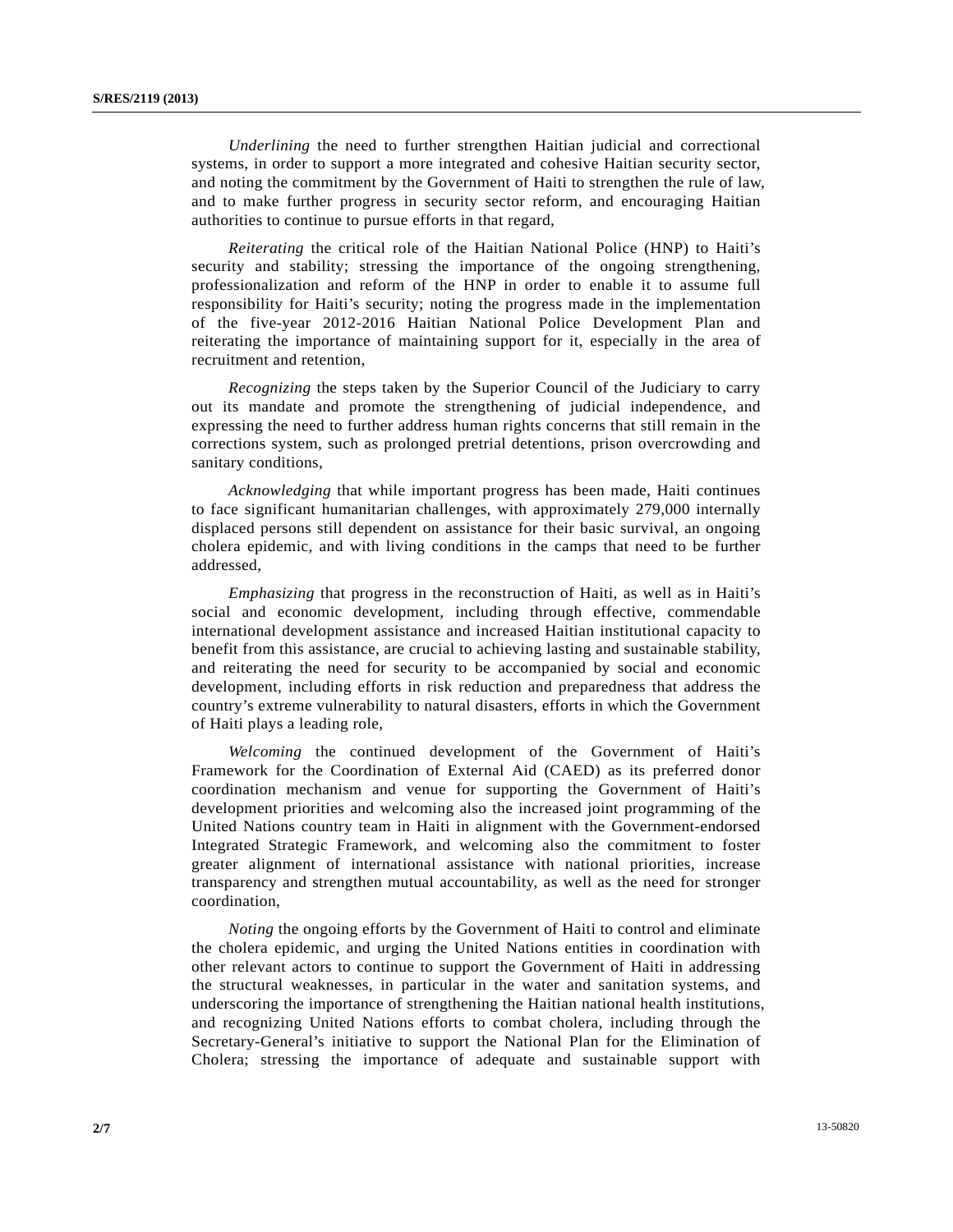particular attention to rapid and targeted medical responses to outbreaks designed to reduce the threat,

*Urging* donors to complete the pledges made at the 2010 New York Conference in order, inter alia, to help promote access to services and jobs for the most vulnerable, and underlining the Government of Haiti's responsibility to provide clear guidance to donors on its priorities and to facilitate delivery of assistance to those most in need,

*Emphasizing* the role of regional organizations in the ongoing process of stabilization and reconstruction of Haiti and calling on MINUSTAH to continue to work closely with international financial institutions, regional and subregional organizations, and other stakeholders, in particular the Organization of the American States (OAS), Union of South American Nations (UNASUR), and the Caribbean Community (CARICOM),

*Recognizing also* the interconnected nature of the challenges in Haiti, reaffirming that sustainable progress on security, the rule of law and institutional reform, national reconciliation and development, including the combat against unemployment and poverty, are mutually reinforcing, and welcoming the continuing efforts of the Government of Haiti and the international community to address these challenges, in line with the government's priorities set forth in its "5Es" policy programme (employment, education, environment, energy and the rule of law),

*Welcoming* the continued efforts of the HNP to patrol and enhance its presence and engagement directly with the population; recognizing MINUSTAH's continued community policing efforts, in close coordination with camp committees, in camps for internally displaced persons, and welcoming their engagement with the population,

*Acknowledging* that sexual and gender-based violence remains a serious concern, particularly in marginalized districts of Port-au-Prince, internally displaced persons camps and remote areas of the country,

*Recognizing* that strengthening national human rights institutions as well as respect for human rights and due process and combating criminality, sexual and gender-based violence, and putting an end to impunity are essential to ensuring the rule of law and security in Haiti; welcoming in this regard the establishment of the inter-ministerial commission on human rights,

*Reaffirming* the authority of the Special Representative of the Secretary-General in the coordination and conduct of all activities of United Nations agencies, funds and programmes in Haiti, and reaffirming also its support to the Special Representative of the Secretary-General's role in ensuring optimal coordination and collaboration between MINUSTAH and the United Nations country team in connection with the aspects of their respective mandates that are correlated particularly as part of MINUSTAH's condition-based consolidation plan,

*Underscoring* the importance of adequately funding the Haitian National Police to enhance its logistic, administrative and operational capacities, and encouraging the Government of Haiti to take advantage of the support being provided by the international community to guarantee the provision of adequate security for the Haitian people and calling on all international partners to strengthen their coordination in this regard,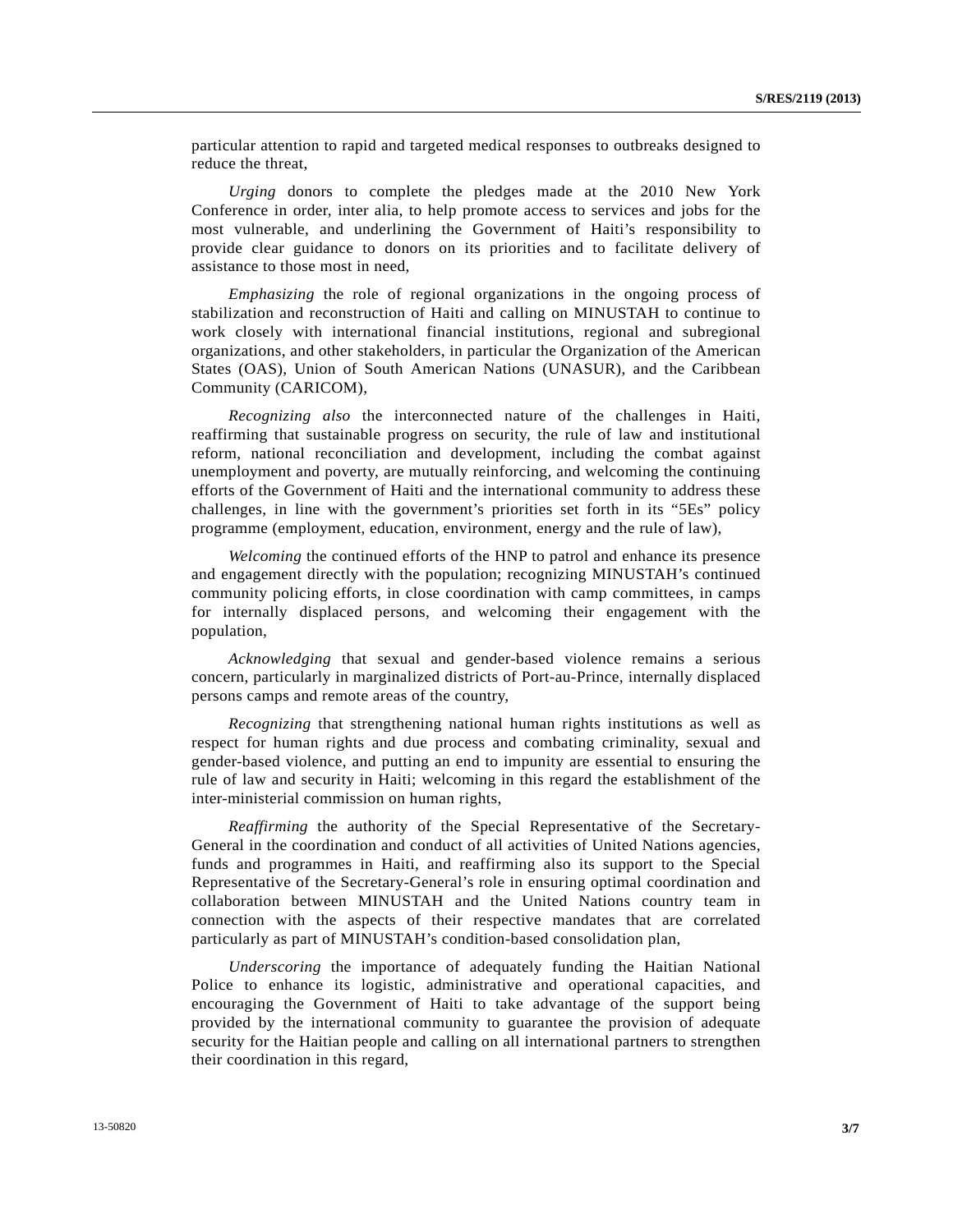*Welcoming* the Secretary-General's report [S/2013](http://undocs.org/S/2013) 493 of 19 August 2013,

*Mindful* of its primary responsibility for the maintenance of international peace and security under the Charter of the United Nations,

*Acting* under Chapter VII of the Charter of the United Nations, as described in section 1 of operative paragraph 7 of resolution [1542 \(2004\),](http://undocs.org/S/RES/1542(2004))

 1. *Decides* to extend the mandate of MINUSTAH as contained in its resolutions [1542 \(2004\),](http://undocs.org/S/RES/1542(2004)) [1608 \(2005\)](http://undocs.org/S/RES/1608(2005)), [1702 \(2006\)](http://undocs.org/S/RES/1702(2006)), [1743 \(2007\),](http://undocs.org/S/RES/1743(2007)) [1780 \(2007\),](http://undocs.org/S/RES/1780(2007)) [1840](http://undocs.org/S/RES/1840(2008))  [\(2008\),](http://undocs.org/S/RES/1840(2008)) [1892 \(2009\),](http://undocs.org/S/RES/1892(2009)) [1908 \(2010\),](http://undocs.org/S/RES/1908(2010)) [1927 \(2010\)](http://undocs.org/S/RES/1927(2010)), [1944 \(2010\)](http://undocs.org/S/RES/1944(2010)), [2012 \(2011\)](http://undocs.org/S/RES/2012(2011)) and [2070](http://undocs.org/S/RES/2070(2012))  [\(2012\)](http://undocs.org/S/RES/2070(2012)) until 15 October 2014, with the intention of further renewal;

 2. *Decides* that MINUSTAH's overall force levels will consist of up to 5,021 troops, following a balanced withdrawal of infantry and engineering personnel consistent with paragraph 54 of the Secretary-General's report, and of a police component composed of up to 2,601 personnel;

 3. *Affirms* that adjustments to the force configuration should be based on the security situation on the ground, taking into account the importance of maintaining a secure and stable environment and the impact of social and political realities on Haiti's stability and security; the increasing development of Haitian State capabilities, in particular the ongoing strengthening of the Haitian National Police; and the national authorities' increasing exercise of the Haitian State's responsibility for the maintenance of stability and security in the country; calls upon MINUSTAH to maintain capacity to deploy troops rapidly throughout the country;

 4. *Takes note* of the ongoing implementation of the conditions-based consolidation plan of MINUSTAH; reiterates its objective of focusing the Mission's activities on a core set of mandated tasks achievable within a reasonable timeframe as agreed with the Government of Haiti; takes note of paragraph 64 of the Secretary-General's report and looks forward to the proposals to be included in the next report of the Secretary-General after consultations with the Government of Haiti and Member States;

 5. *Recognizes* the ownership and primary responsibility of the Government and the people of Haiti over all aspects of the country's stabilization; encourages MINUSTAH to intensify its efforts to provide logistical and technical expertise, within available means and consistent with its mandate, and coordinating as appropriate with the United Nations country team and others active in stabilization efforts, to assist as requested by the Government of Haiti, to continue to implement decentralization efforts and build the capacity of its institutions at the national and local levels, with a view to enhance further the Government of Haiti's ability to extend State authority throughout Haiti and promote good governance and rule of law at all levels;

 6. *Urges* Haiti's political actors to work cooperatively to complete all steps, including an electoral law, required to prepare for and hold long overdue free, fair, and transparent senatorial, municipal, and local elections in accordance with the Constitution of Haiti in order to ensure the continued functioning of the National Assembly and other elected bodies;

 7. *Welcomes* the Special Representative of the Secretary-General's efforts to support the political process under way in Haiti; reaffirms its call upon MINUSTAH to continue to support this process; calls upon MINUSTAH to deliver and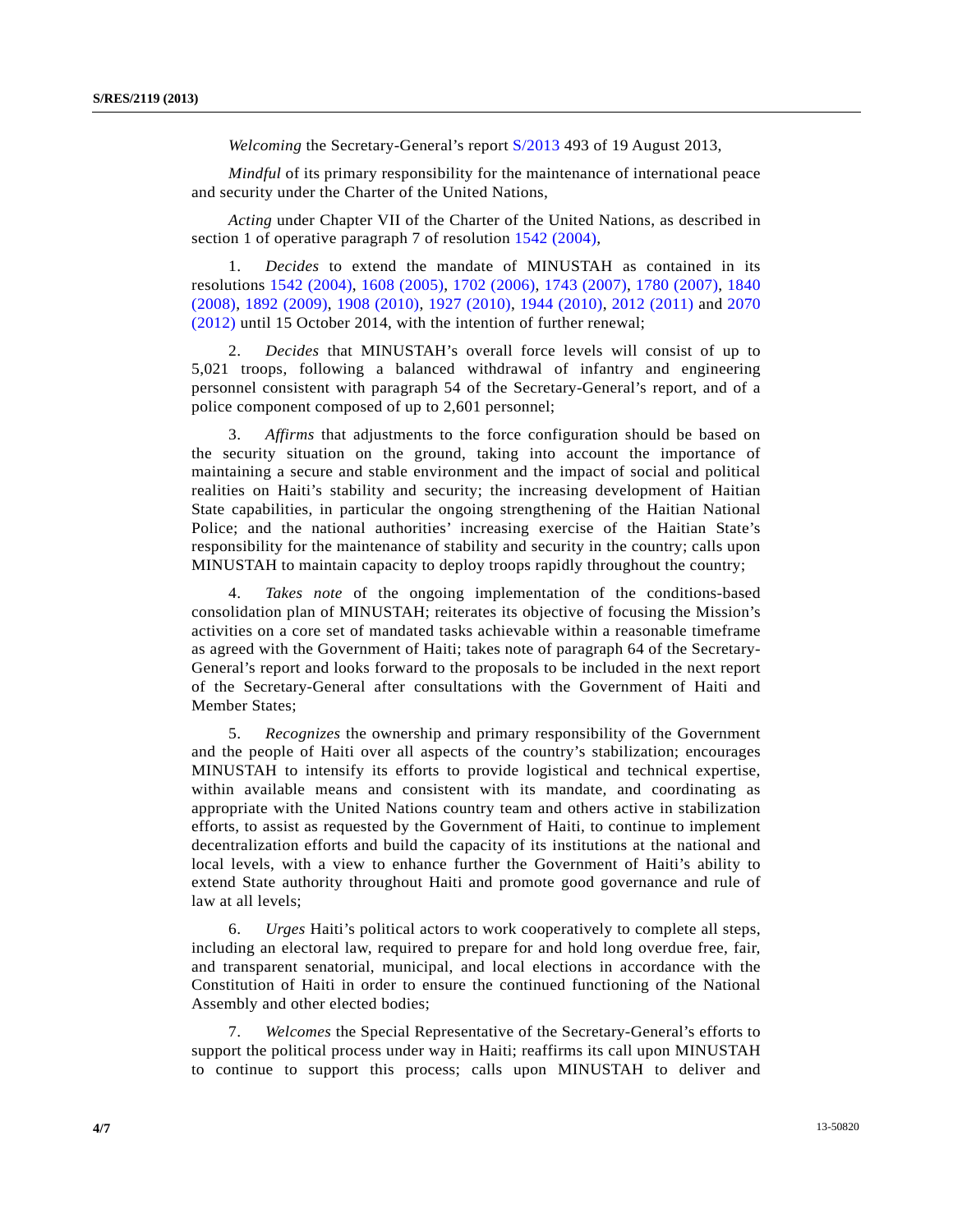coordinate, as appropriate, international electoral assistance to the Government of Haiti in cooperation with international stakeholders including the OAS, UNASUR, and CARICOM as appropriate;

 8. *Recalls* its resolution [1325 \(2000\)](http://undocs.org/S/RES/1325(2000)) and encourages the Government of Haiti, with the support of relevant stakeholders, to promote increased women's political participation in Haiti, in accordance with the Constitution of Haiti;

 9. *Reaffirms* that, in the framework of the improvement of the rule of law in Haiti, strengthening the capacity of the Haitian National Police (HNP) is paramount for the Government of Haiti to take timely and full responsibility for the country's security needs, which is central to Haiti's overall stability and future development;

 10. *Reiterates* that the Haitian National Police's capacity-building remains a most critical task for MINUSTAH; requests MINUSTAH to continue its efforts to strengthen the institutional and operational capacities of the Haitian National Police, in particular by renewed efforts to mentor and train police and corrections personnel, including at intermediate rank levels; calls on MINUSTAH to align skills of UNPOL personnel to support these objectives and provide skilled trainers and technical advisers;

 11. *Underlines* the need to ensure effective support from the Government of Haiti and its international and regional partners for the 2012-2016 HNP Development Plan, in order to achieve the goals of a minimum of 15,000 fully operational serving police officers by 2016, adequate logistic and administrative capacity, accountability and respect for human rights and rule of law, a robust vetting process, enhanced recruitment procedures and training, strengthened land and maritime border control, and improved deterrence of transnational organized crime;

 12. *Stresses* the need for close coordination among MINUSTAH, donors, and the Government of Haiti to enhance the effectiveness and sustainability of HNP capacity-building efforts; requests also MINUSTAH to facilitate this coordination and to continue to provide technical guidance to donor-funded projects as requested for the rehabilitation and construction of police and corrections facilities as well as for other projects aiming to support HNP's institutional capacity as appropriate;

 13. *Encourages also* MINUSTAH, in cooperation with the appropriate international actors, to assist the Government in effectively tackling gang violence, organized crime, drug trafficking and trafficking of persons especially children;

 14. *Encourages* the Haitian authorities to continue to implement justice reform by taking the necessary steps, including through ongoing support to the Superior Council of the Judiciary, to ensure the independence and effectiveness of the judicial institutions, and to continue to address the issue of prolonged pretrial detentions and prison conditions and overcrowding, with special regard to women and children held in detention;

 15. *Calls on* all donors and partners, including international and non-governmental organizations, to better coordinate their efforts and work closely with the Haitian Government through its Framework for the Coordination of External Aid (CAED), which is intended to help the Government ensure increased transparency, national ownership and coordination of foreign assistance and to strengthen the Government's capacity to manage external assistance;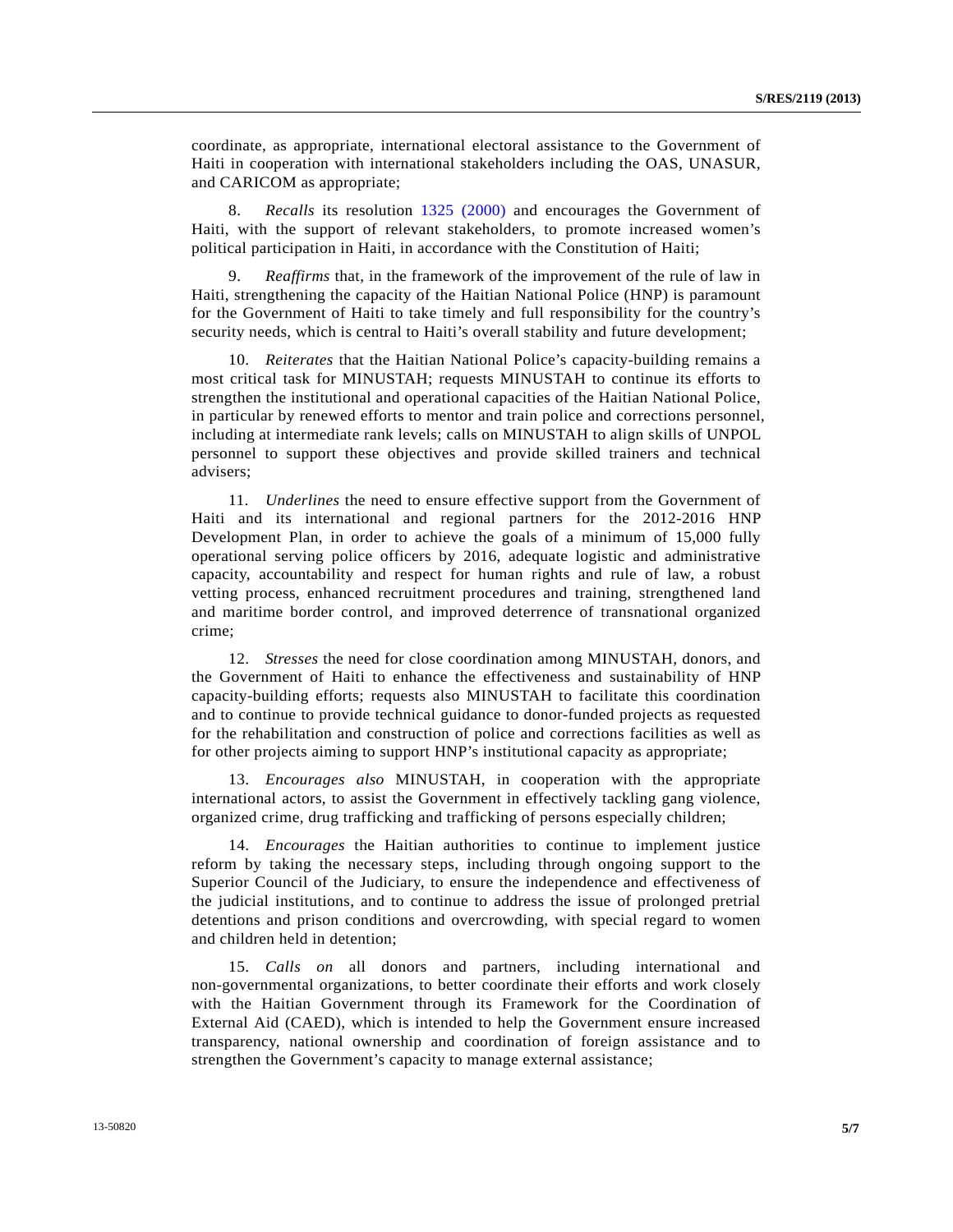16. *Requests* the United Nations country team, and calls upon all actors, to complement security and development operations undertaken by the Government of Haiti with the support of MINUSTAH with activities aimed at effectively improving the living conditions of the concerned populations, in particular women and children;

 17. *Requests* MINUSTAH, working in coordination with the United Nations country team, to continue to implement quick-impact projects that contribute in building a secure and stable environment and enhance national ownership and the trust of the Haitian population towards MINUSTAH, particularly in the priority areas identified by the Mission's leadership and consistent with the Government of Haiti's priorities as appropriate;

 18. *Strongly condemns* the grave violations against children affected particularly by criminal gang violence, as well as widespread rape and other sexual abuse of women and girls, and calls upon the Government of Haiti, with the support of MINUSTAH and the United Nations country team, to continue to promote and protect the rights of women and children as set out in Security Council resolutions [1325 \(2000\),](http://undocs.org/S/RES/1325(2000)) [1612 \(2005\)](http://undocs.org/S/RES/1612(2005)), [1820 \(2008\),](http://undocs.org/S/RES/1820(2008)) [1882 \(2009\)](http://undocs.org/S/RES/1882(2009)), [1888 \(2009\)](http://undocs.org/S/RES/1888(2009)), and [1889 \(2009\)](http://undocs.org/S/RES/1889(2009)), and encourages all actors in the Haitian Government, the international community and civil society to renew their efforts to eliminate sexual and gender-based violence in Haiti; as well as to improve response to rape complaints and access to justice for the victims of rape and other sexual crimes; encourages national authorities to promote national legislation in this regard;

 19. *Encourages* MINUSTAH to continue assisting the Government of Haiti in providing adequate protection to the civilian population, with particular attention to the needs of internally displaced persons and other vulnerable groups, especially women and children, including through joint community policing in the camps, in line with Security Council resolution [1894 \(2009\)](http://undocs.org/S/RES/1894(2009));

 20. *Requests* the Secretary-General to continue to take the necessary measures to ensure full compliance of all MINUSTAH personnel with the United Nations zero-tolerance policy on sexual exploitation and abuse, and to keep the Council informed, and urges troop- and police-contributing countries to redouble efforts in preventing cases of misconduct and to ensure that acts involving their personnel are properly investigated and punished;

 21. *Reaffirms* MINUSTAH's human rights mandate as an essential component of the Mission and recognizes that respect for human rights is an essential element for Haiti's stability, in particular attention to individual accountability for grave violations under past governments, urges the Government to ensure with the support of the international community, as appropriate, the respect and protection of human rights by the Haitian National Police and the judiciary, and calls on MINUSTAH to provide monitoring and support in this regard;

 22. *Encourages* MINUSTAH, within its mandate, to continue to use existing means and capabilities, including its engineers, with a view to enhancing stability in Haiti while fostering greater Haitian ownership in the context of its condition-based consolidation plan;

 23. *Requests* MINUSTAH to continue to pursue its community violence reduction approach, in close collaboration with the Haitian Government, with a particular focus on at-risk youth, women, the displaced and those living in violenceaffected neighbourhoods and to ensure that this activity is coordinated with, and